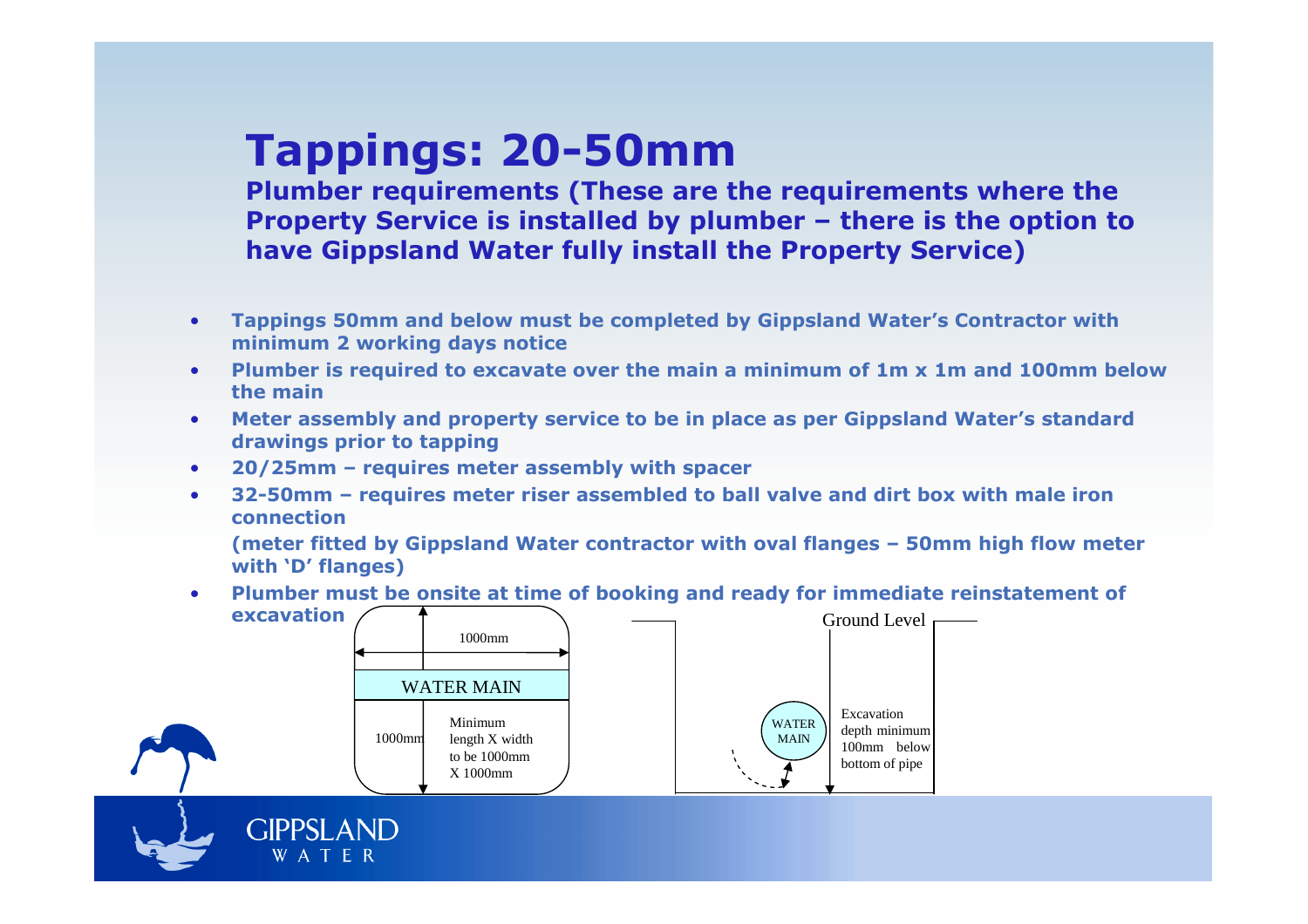## **Tappings: 80-150mm**

- •Live tappings are completed by Gippsland Water's contractor. Due to availability – additional notice is generally required for 80mm tappings and above (preferably 10 working days).
- Plumber is required to have excavated site 1300mm in front of the main, •**150mm behind and 800mm along the main with 100mm open under the main**
- **Tapping Band Components:** •
	- Flanged Tapping Band
	- Sluice Valve
	- Valve Cover Plate (Red if fire service)
- •**Meter assembly and property service to be in place as per Gippsland Water's standard drawings prior to tapping**
- **80-150mm Meter Installations requires meter riser assembled to gate valve, dirt box and spacer pipe with CTS connection** •
- **(meter is fitted by Gippsland Water contractor with round 'D' flanges)** • **Plumber must be onsite during tapping and reinstate excavation immediately**

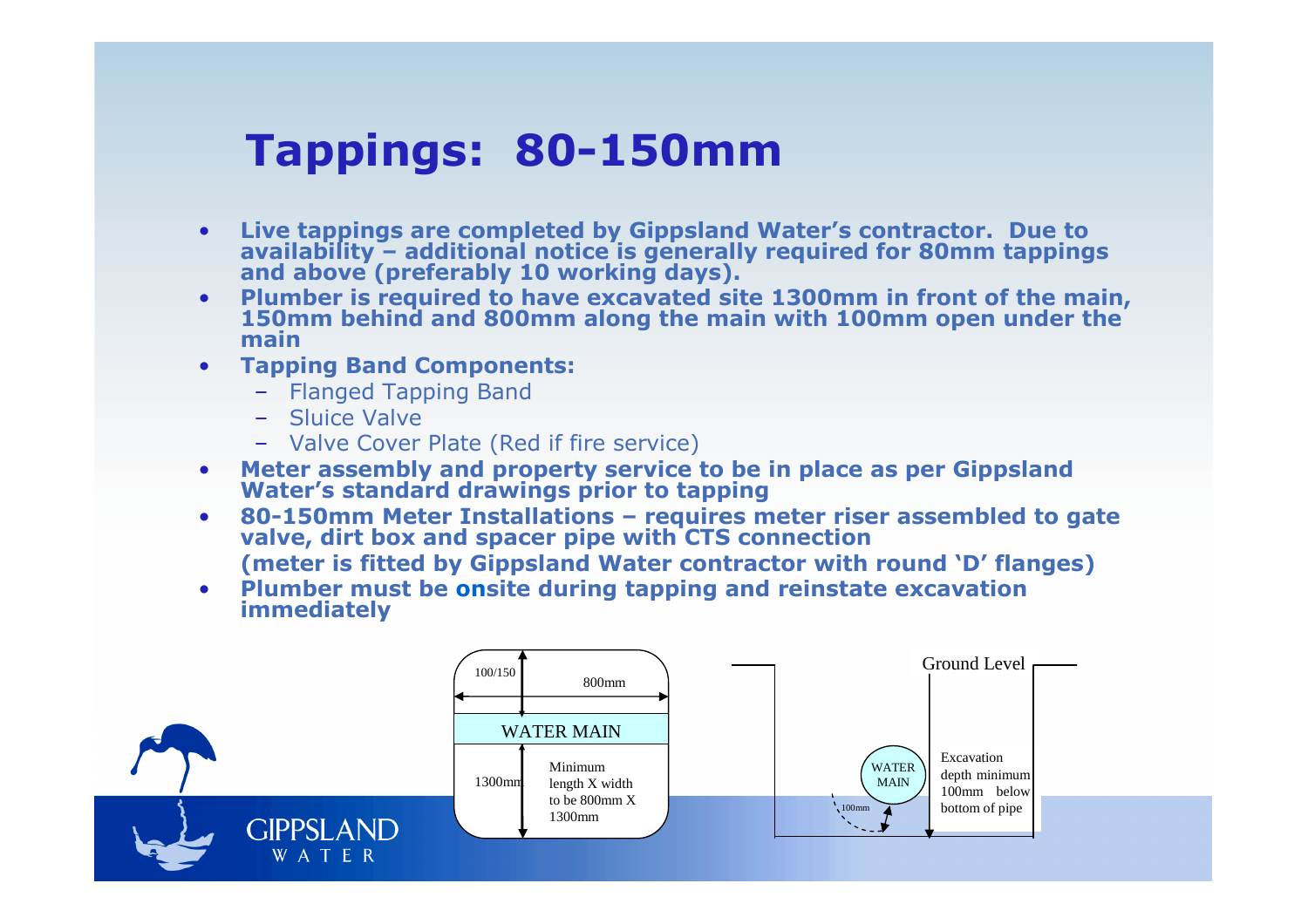#### **FIRE SERVICE REQUIREMENTS**

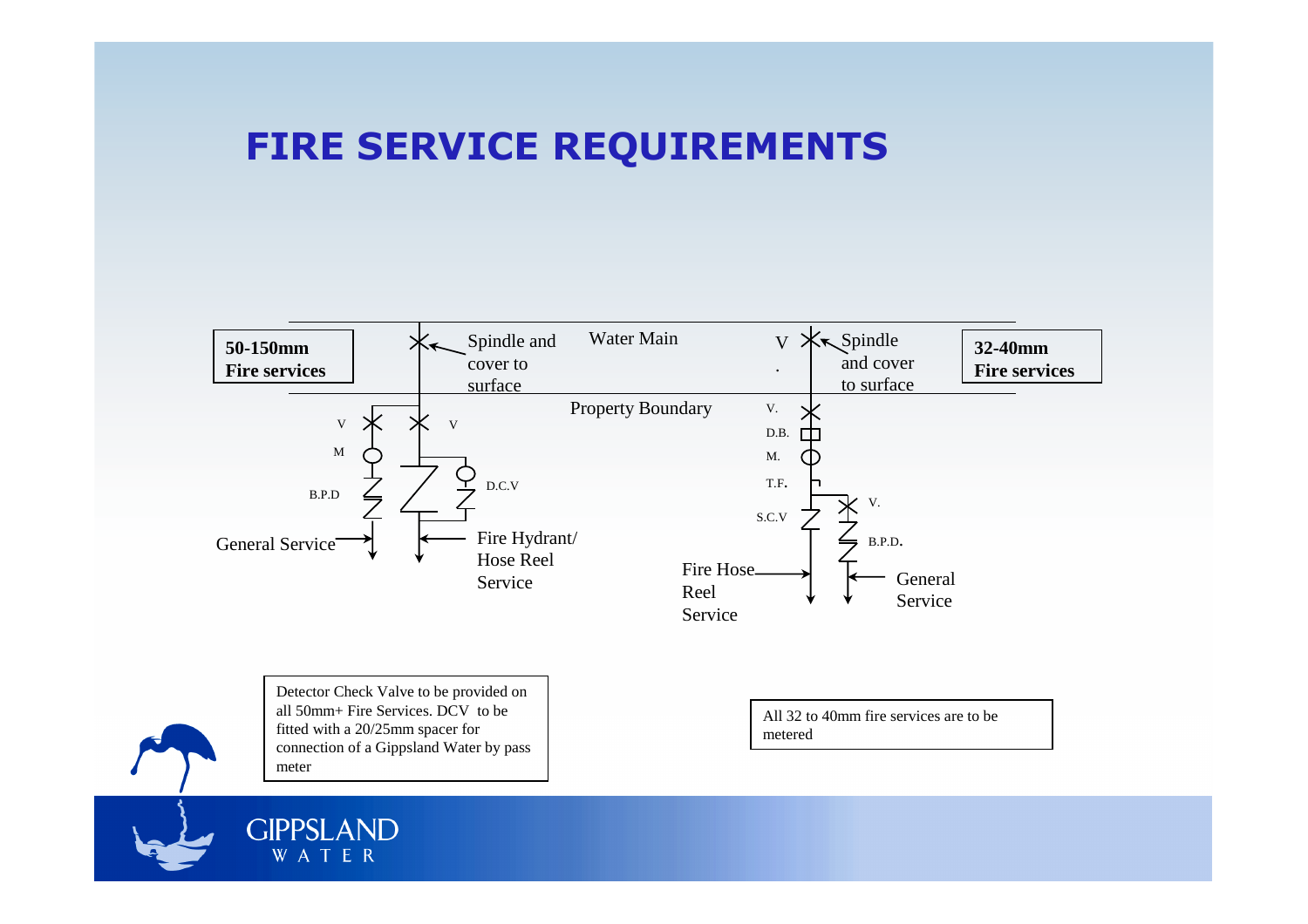#### **FIRE SERVICE TAPPINGS: 50mm and above**

**In line with the PIC Technical Solutions new Fire Services are required to be metered**

- • **If the Fire Service is 50mm or above a Detector Check Valve (DCV) is required after the domestic tee (DCV is to be fitted with a 20/25mm spacer for connection of a Gippsland Water by-pass meter)**
- **Prior to Tapping:**
	- Require Fire Service assembled to gate valve (DCV and by-pass meter can be installed at a later date)
	- Require General Service assembled to ball valve/dirt box/spacer with connection appropriate for meter size
		- (20/25 spacer installed, 32-50mm male iron, 80-150mm CTS)
	- Require excavation to be 1300mm in front of the main, 150mm behind and<br>800mm along the main with 100mm onen under the main 800mm along the main with 100mm open under the main

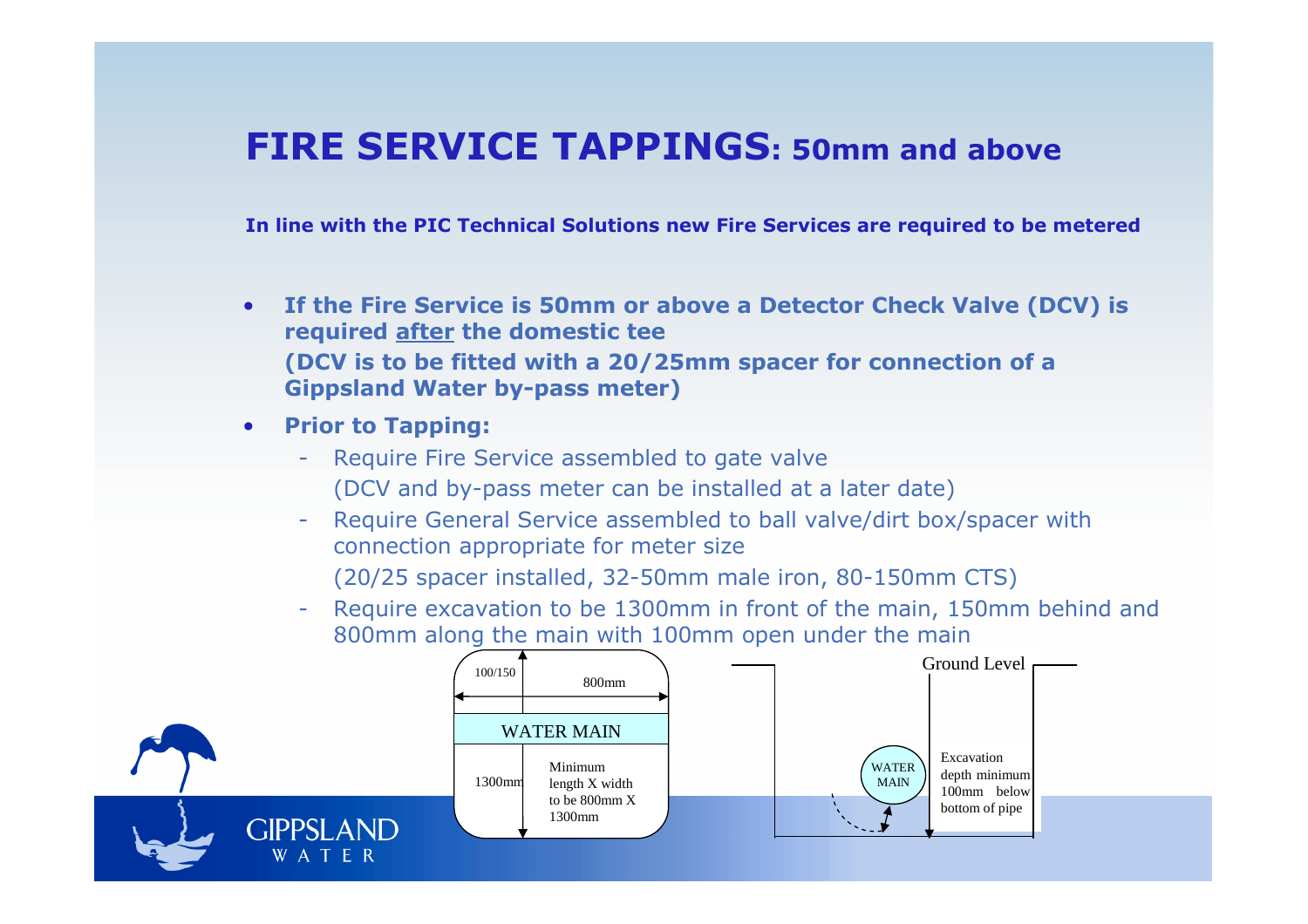#### **FIRE SERVICE TAPPINGS: 40mm and below**

**In line with the PIC Technical Solutions new Fire Services are required to be metered**

- • **If the Fire Service is 40mm or below a meter of same size is required before the domestic tee**
- • **Prior to Tapping:**
	- 32/40mm: Require Fire Service assembled to gate valve and dirt box with male iron connection
		- (meter fitted by Gippsland Water contractor with oval flanges)
	- Plumber must tee in smaller general service after this meter and install appropriate Backflow Prevention
	- 20/25mm: Require Fire/General Service assembled to ball valve with meter<br>spacer spacer
	- Plumber to provide additional Backflow Prevention if required
	- Plumber is required to excavate over the main a minimum of 1m x 1m and -100mm below the main
	- Plumber must be onsite at time of booking and ready for immediate reinstatement of excavation

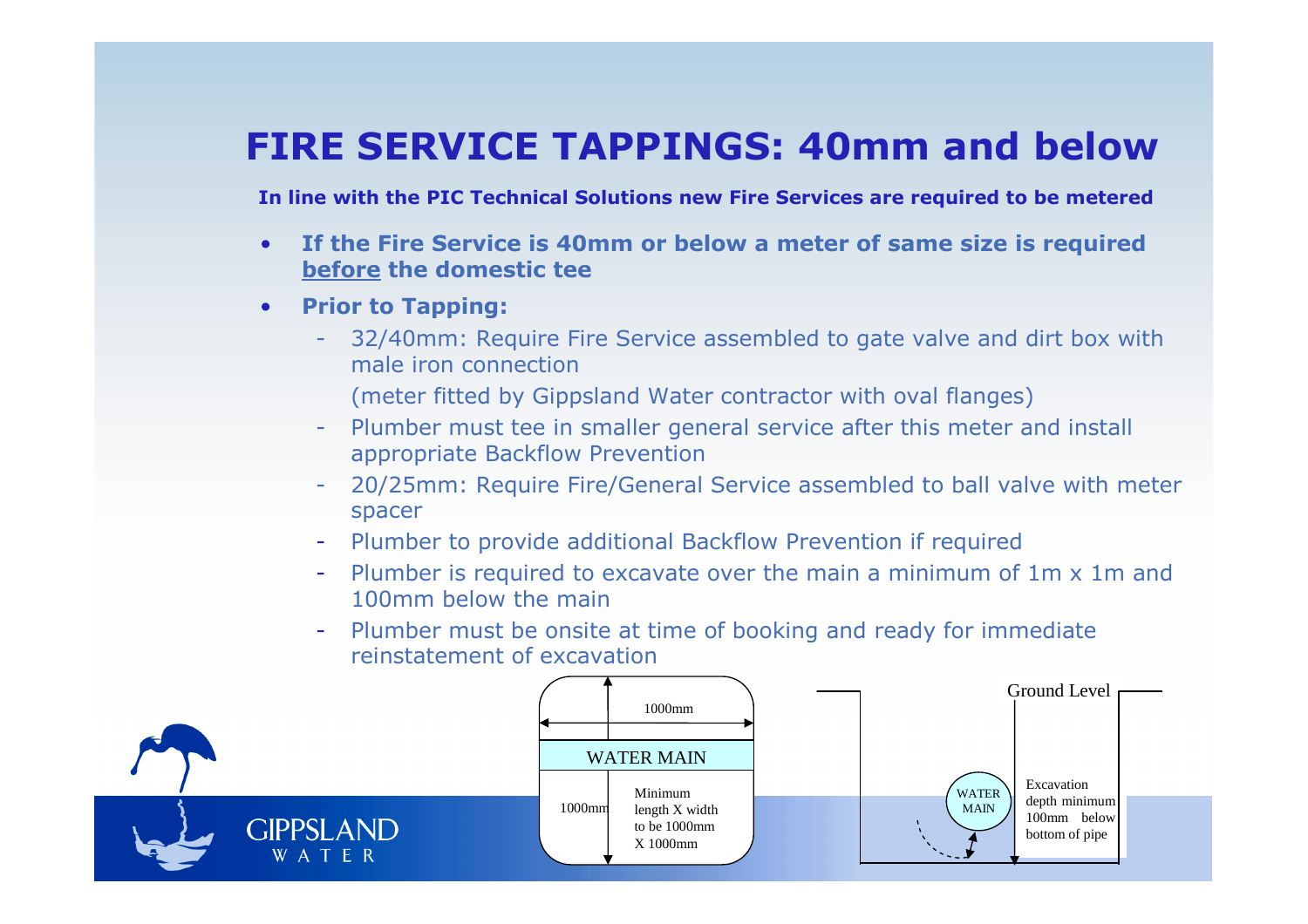### **REMOVAL OF WATER METERS**

**The removal of water meters is only to be undertaken by Gippsland Water staff & our service provider Schultz Plumbing**

**CURRENT ISSUES**

- **Meters are being removed without Gippsland Water's knowledge**
- **The property owner continues to be charged for a connected water service**
- **Gippsland Water do not know that the meter has been removed until our Meter Readers attend the property –often months after the removal**
- **Once the meter is removed we have difficulty in locating the service which is required to be capped**
- **Services left 'live' can leak in nature strips & under roads, which are difficult to locate**

**Continued**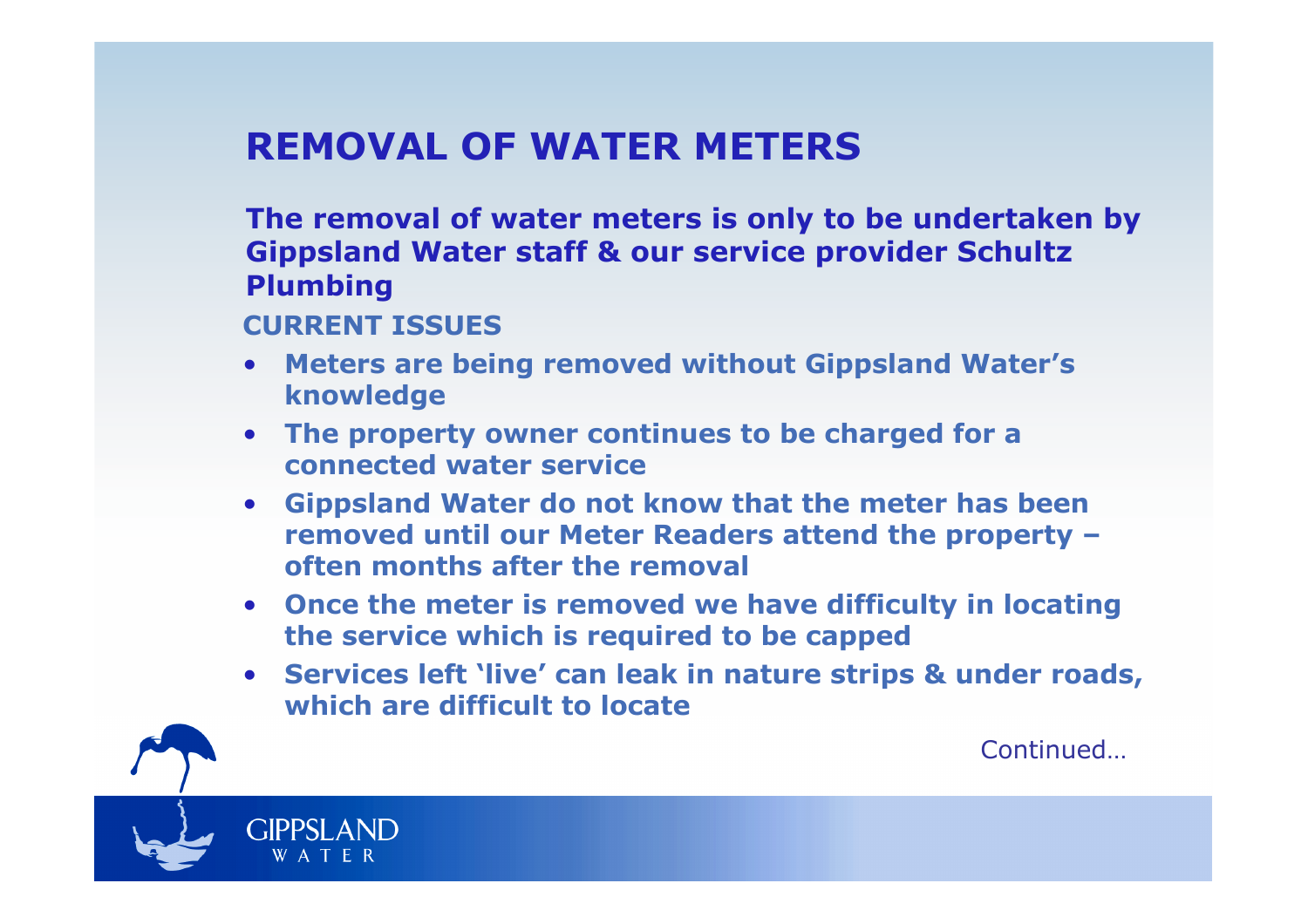#### **DISCONNECTION OF WATERSERVICES BY PLUMBER**

- **1. A Disconnection of Services Notice is to be submitted to Gippsland Water along with payment of a \$110.56 Capping Fee for a 20/25mm domestic meter (for larger services please contact Property Connections for costs/conditions)**
- **2. Please provide a date for works on the form or later advise a date by telephone - provide at least 2 working days notice prior to the commencement of the works**
- **3. The ferrule is to be exposed by the plumber who will remain on site while the capping is undertaken**
- **4. The water meter will be returned to Gippsland Water by our contractor at the time the capping is completed.**



**5. Excavation is to be immediately backfilled by plumber**

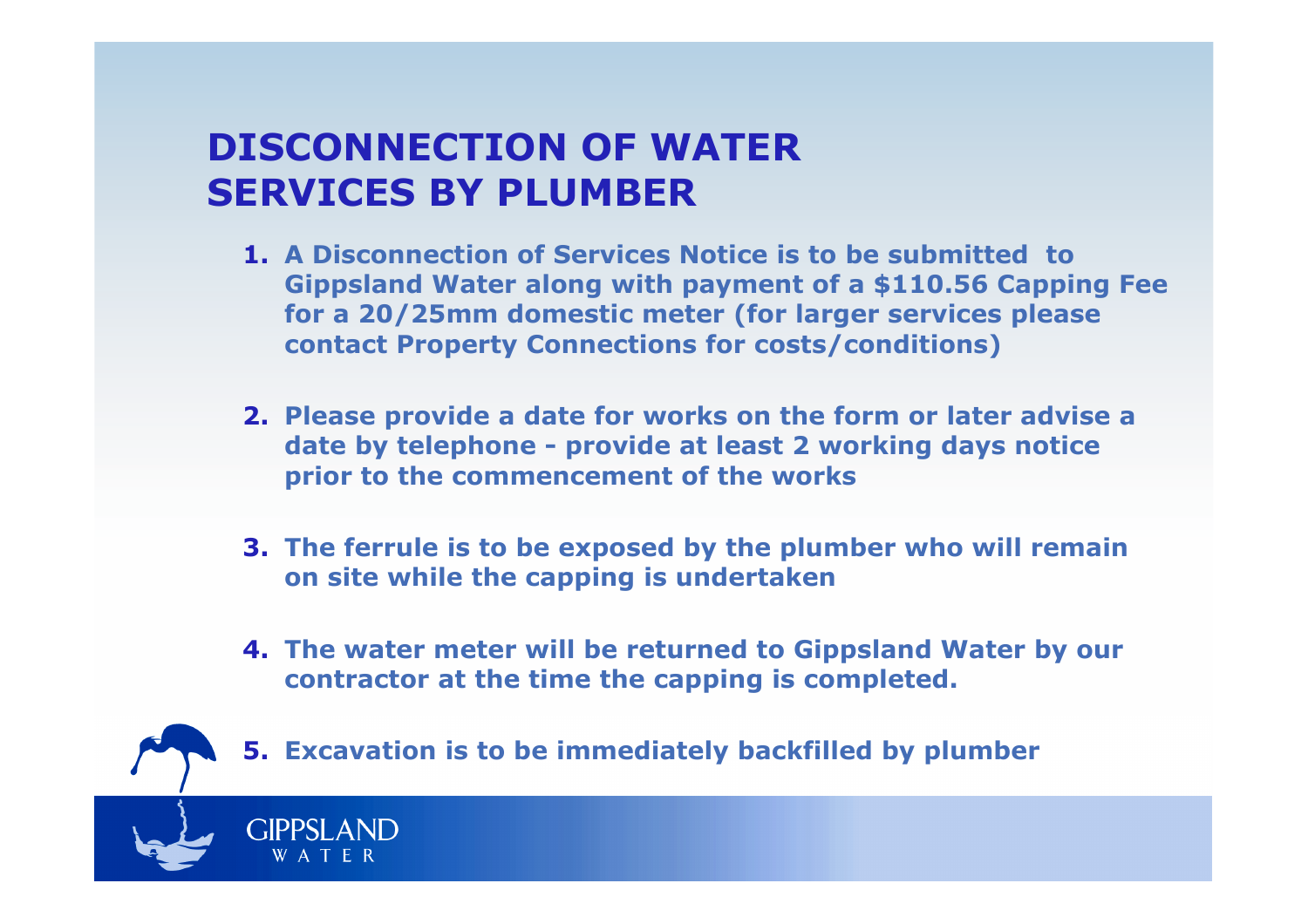## **DISCONNECTION OF WATER SERVICESBY GIPPSLAND WATER**

**Gippsland Water can carry out all water disconnection works for the following fees:**

**Full capping in nature strip 20/25mm \$470.84 Full capping in nature strip 32/40/50mm\$535.58**

**Note: Additional costs apply if service is located in road, driveway or the like.**

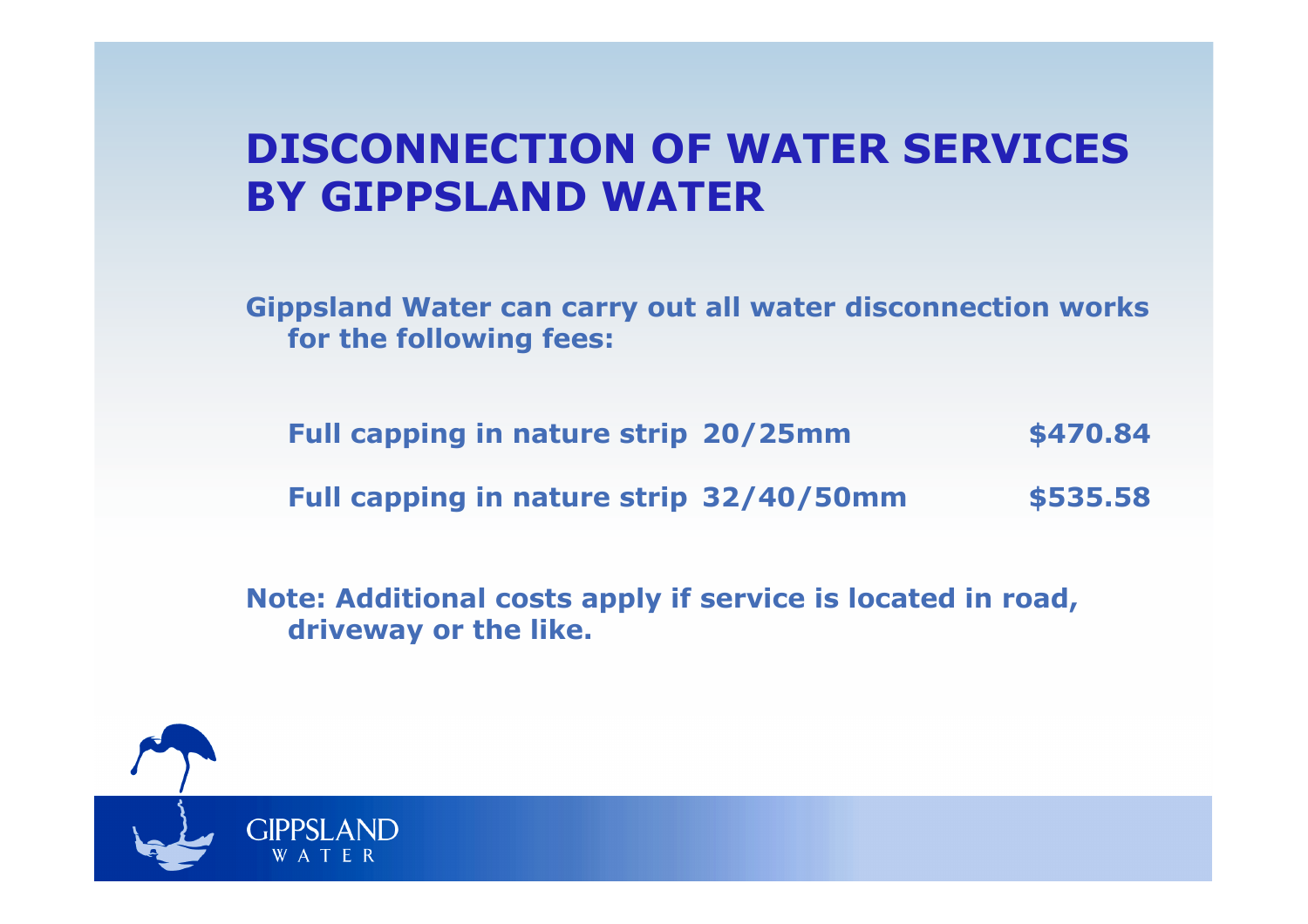#### **DISCONNECTION OF SEWER SERVICES**

- **1. A Disconnection of Services Notice is to be submitted to Gippsland Water along with payment of an Alteration Fee of \$40.98**
- **2. A PIC Consent number will be issued by Gippsland Water**
- **3. Once you receive the consent number you may commence** underground works to cap and seal the connection and book your<br>PIC inspection
- **4. A plan of the capped sewer is to be provided to Gippsland Water upon completion of the works by the plumber**
- **NOTE: the same Disconnection Notice can be submitted where wateris also disconnected (tick both boxes)**

**REMEMBER: Sewer connection points and sewer main are Gippsland Water assets and should not be modified by plumber**

**GIPPSI AND** W A T E R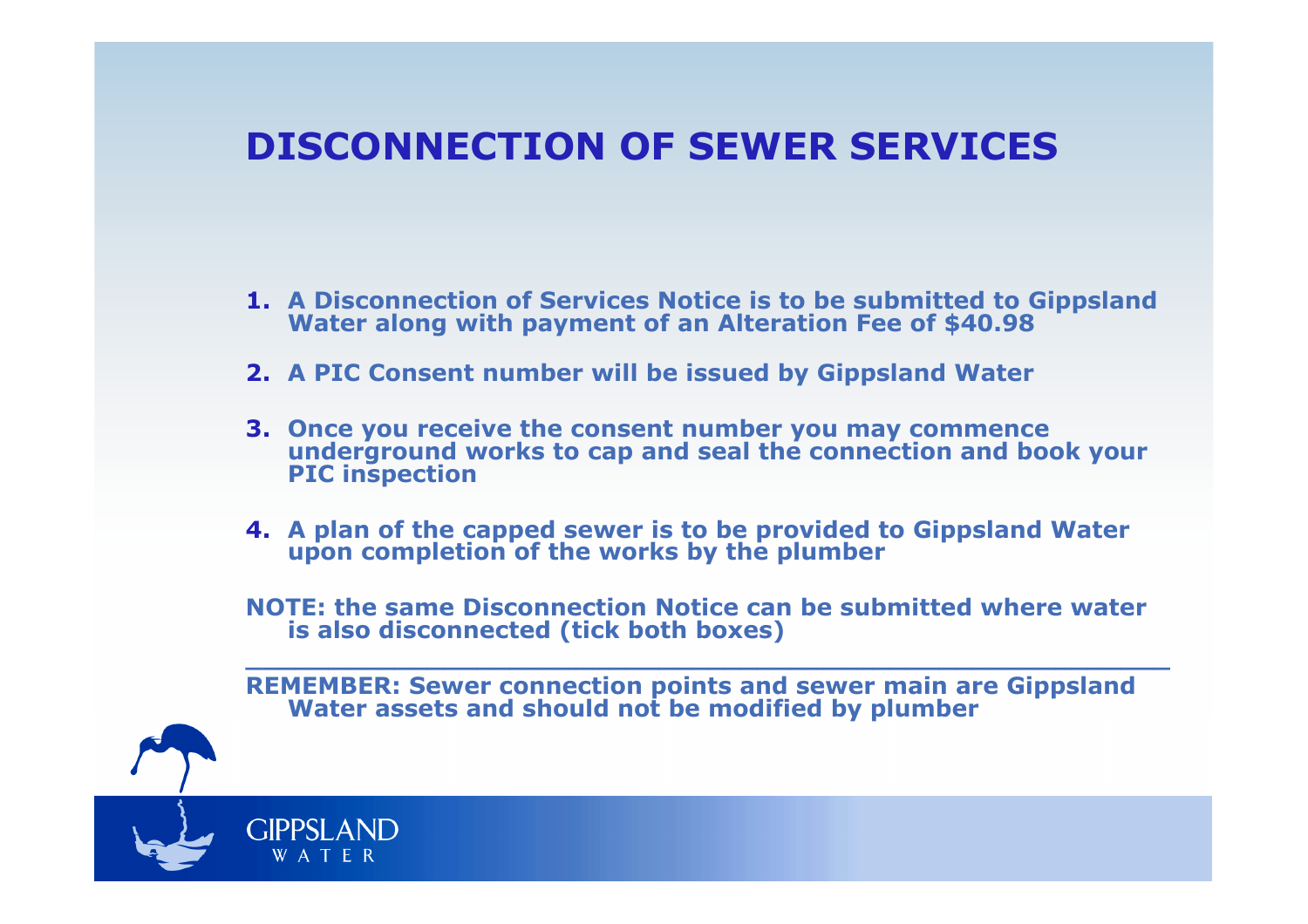## **Combined Drains Vs. Sep Points(New Developments)**

- • **Wherever possible separate sewer points will be required for all new developments**
- **Only if common property (Owner's Corporation) exists will**  •**combined drains be considered on a case by case basis**
- **Under plumbing regulations, construction is not permitted over**  •**internal common drains – approval must be sought by Plumbing Industry Commission**